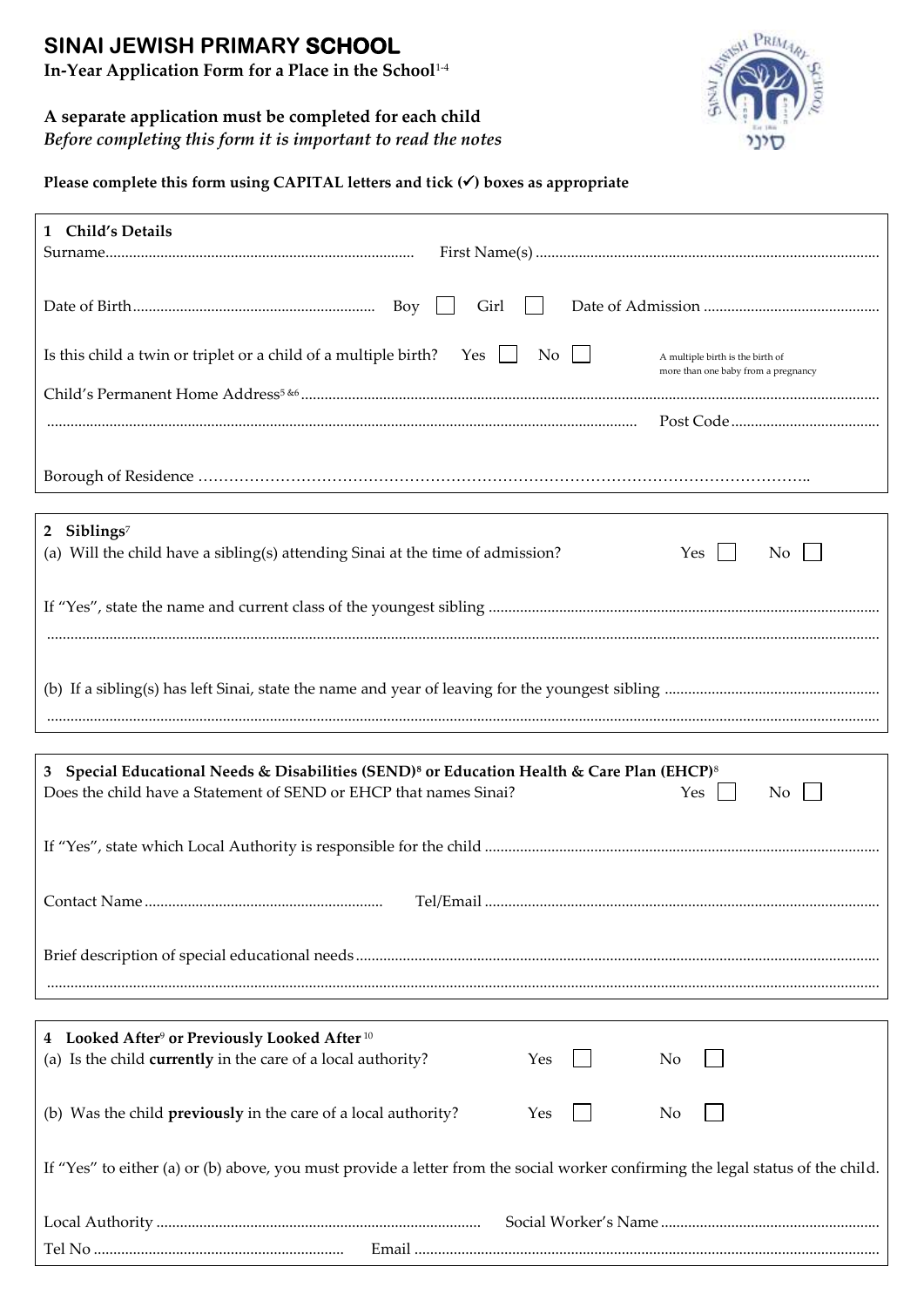| 5 New to the Area<br>Is the child currently living (a) overseas or (b) elsewhere in the UK? Yes $\Box$<br>No          |  |  |  |  |  |
|-----------------------------------------------------------------------------------------------------------------------|--|--|--|--|--|
|                                                                                                                       |  |  |  |  |  |
|                                                                                                                       |  |  |  |  |  |
|                                                                                                                       |  |  |  |  |  |
|                                                                                                                       |  |  |  |  |  |
| 6 Transfer between Schools                                                                                            |  |  |  |  |  |
| Is the child moving school without moving home?<br>Yes<br>No                                                          |  |  |  |  |  |
|                                                                                                                       |  |  |  |  |  |
|                                                                                                                       |  |  |  |  |  |
|                                                                                                                       |  |  |  |  |  |
|                                                                                                                       |  |  |  |  |  |
|                                                                                                                       |  |  |  |  |  |
|                                                                                                                       |  |  |  |  |  |
|                                                                                                                       |  |  |  |  |  |
| <b>7</b> Permanent Exclusion                                                                                          |  |  |  |  |  |
|                                                                                                                       |  |  |  |  |  |
| Has the child been permanently excluded from any school?<br>Yes<br>No                                                 |  |  |  |  |  |
|                                                                                                                       |  |  |  |  |  |
| If "Yes", you must give full information about the exclusion, including the date of the exclusion and the name of the |  |  |  |  |  |
| school from which the child was excluded.                                                                             |  |  |  |  |  |
|                                                                                                                       |  |  |  |  |  |
|                                                                                                                       |  |  |  |  |  |
|                                                                                                                       |  |  |  |  |  |
|                                                                                                                       |  |  |  |  |  |
|                                                                                                                       |  |  |  |  |  |
|                                                                                                                       |  |  |  |  |  |
|                                                                                                                       |  |  |  |  |  |
|                                                                                                                       |  |  |  |  |  |
|                                                                                                                       |  |  |  |  |  |
|                                                                                                                       |  |  |  |  |  |
|                                                                                                                       |  |  |  |  |  |
|                                                                                                                       |  |  |  |  |  |
| <b>Parent/Carer Details</b><br>8                                                                                      |  |  |  |  |  |
| Please enter details of the person with parental responsibility for the child.                                        |  |  |  |  |  |
|                                                                                                                       |  |  |  |  |  |
| Parent/Carer                                                                                                          |  |  |  |  |  |
|                                                                                                                       |  |  |  |  |  |
|                                                                                                                       |  |  |  |  |  |
|                                                                                                                       |  |  |  |  |  |
|                                                                                                                       |  |  |  |  |  |
|                                                                                                                       |  |  |  |  |  |
|                                                                                                                       |  |  |  |  |  |
|                                                                                                                       |  |  |  |  |  |
|                                                                                                                       |  |  |  |  |  |
|                                                                                                                       |  |  |  |  |  |
|                                                                                                                       |  |  |  |  |  |
|                                                                                                                       |  |  |  |  |  |
|                                                                                                                       |  |  |  |  |  |
|                                                                                                                       |  |  |  |  |  |